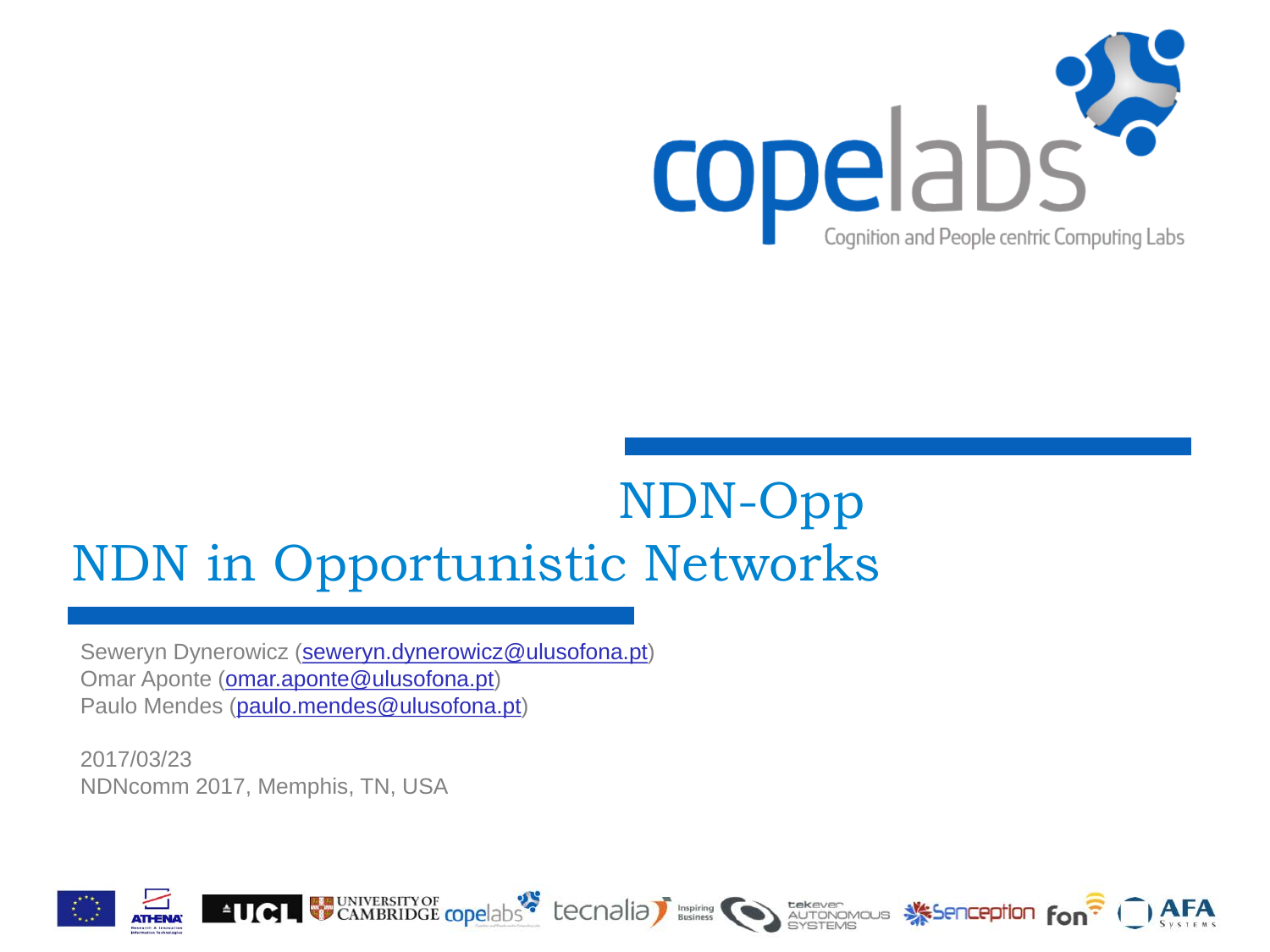



This project has received funding from the European Union's Horizon 2020 research and innovation programme under grant agreement No 645124

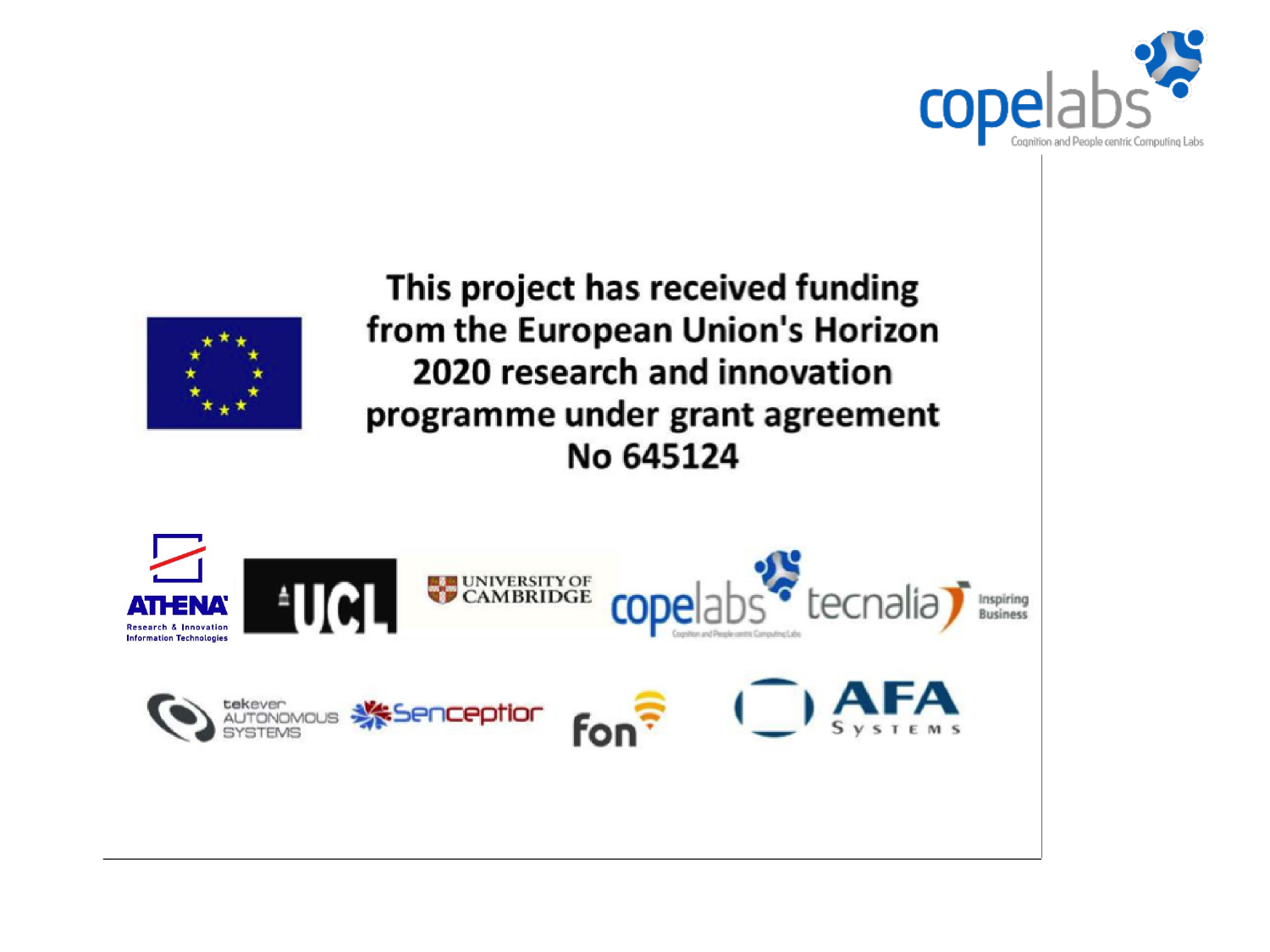



- NDN-Opp in UMOBILE
	- <http://copelabs.ulusofona.pt/index.php/research/projects/241-umobile>

**ALCOLAR CAMBRIDGE COPE ADS COLORED AND DESCRIPTION DESCRIPTION OF ALL PROPERTY OF ALCORD AND ALL PROPERTY OF ALCORD AND ALL PROPERTY OF A READ** 

- Port of NFD (0.5.0) to Android with modifications
	- <https://github.com/COPELABS-SITI/nfd-android>
- Now@ application (O. Aponte)
	- [https://github.com/COPELABS-SITI/NowAt](https://github.com/COPELABS-SITI/nfd-android)

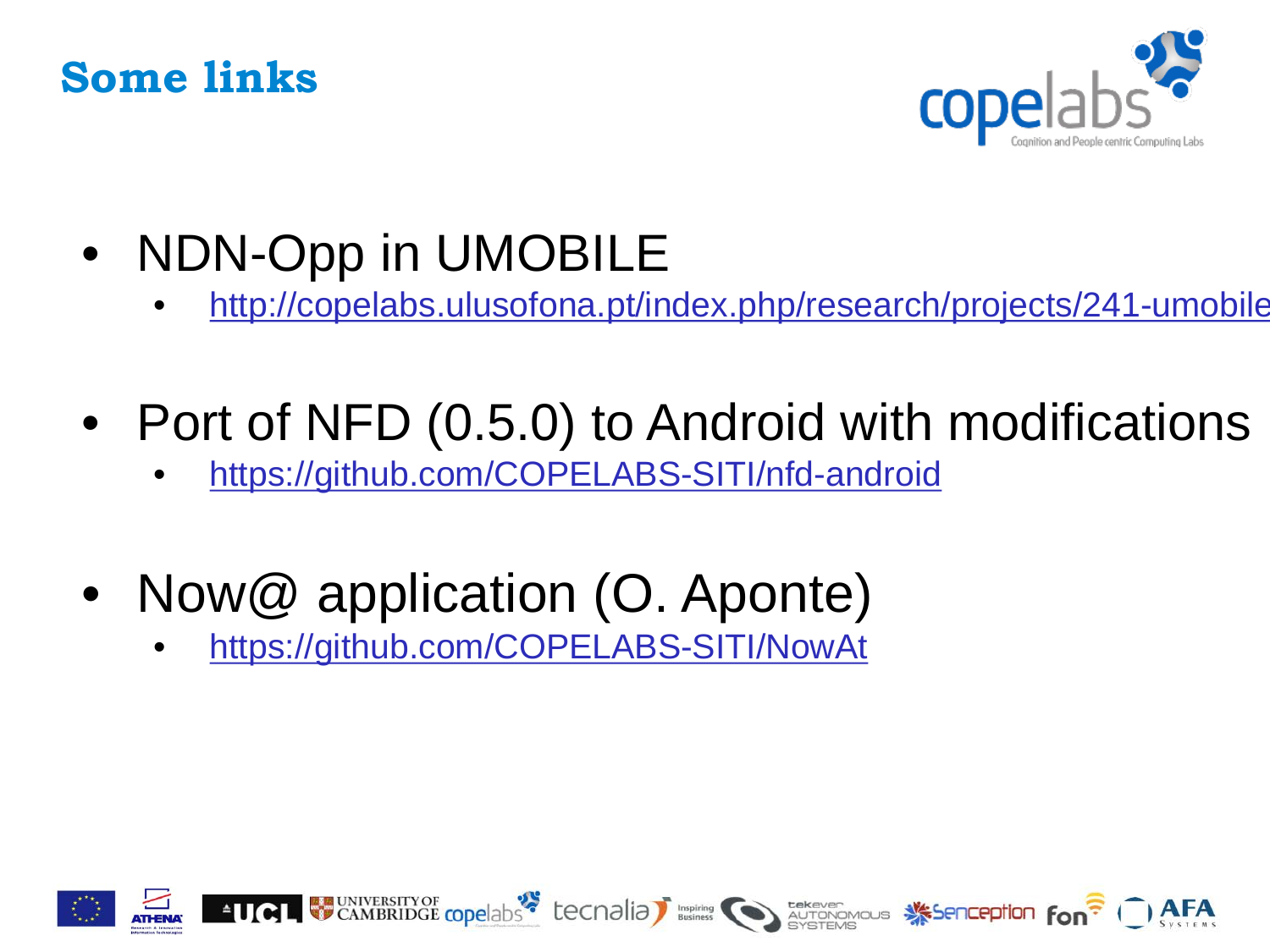# **Opportunistic Networking**





- Devices offer expanded array of means to communicate
	- WiFi
	- WiFi P2P

CAMBRIDGE copelabs tecnalia business to autonomous Secretary Fon<sup>2</sup>

- Idea : leverage all those opportunities
- Think inclusively about them
- Factor all of them into the routing

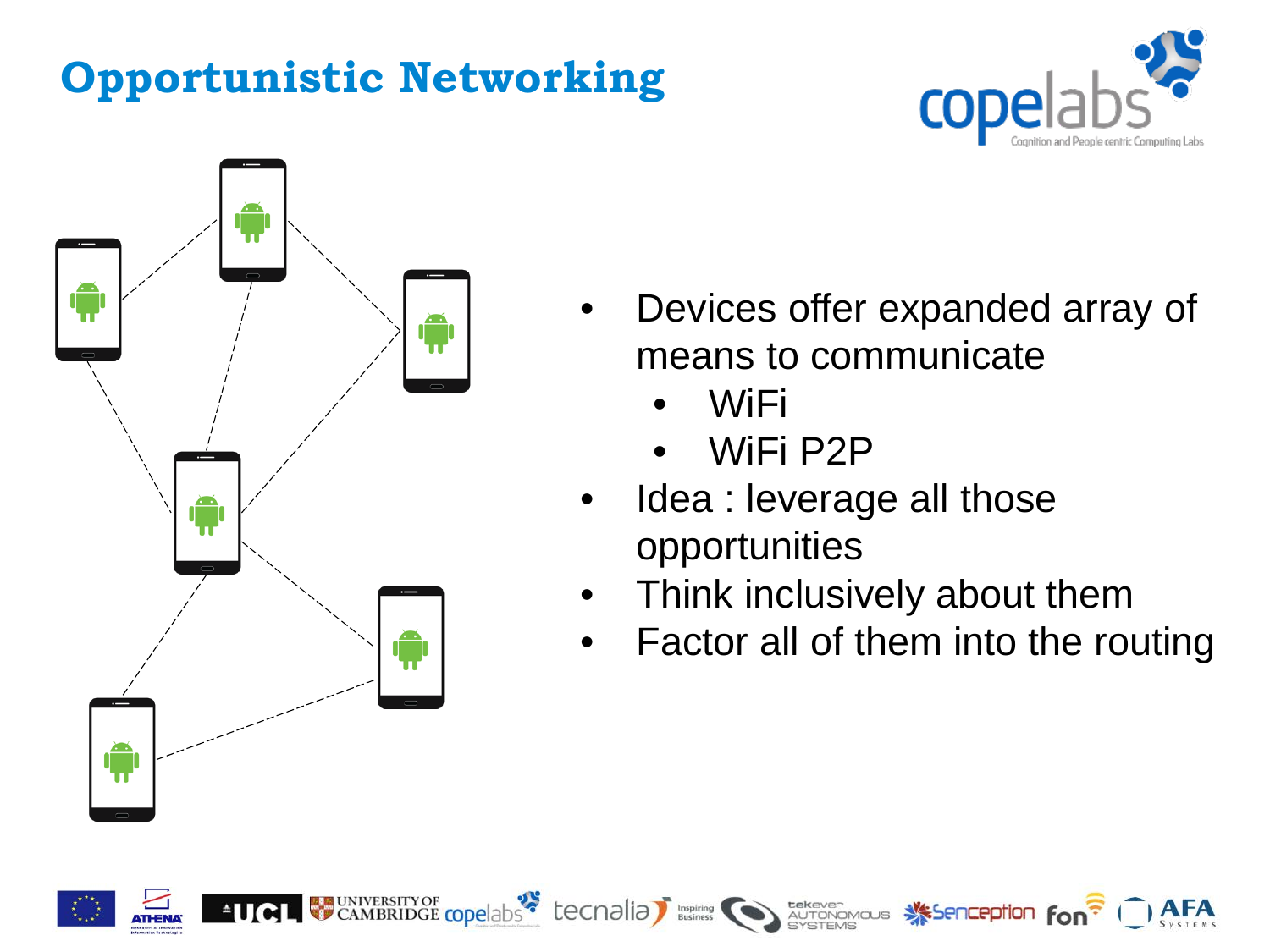# **NDN-Opp : Architecture**





### **Routing**

#### **Face management:**

WiFi Direct Groups are used for low-level communications. The router maintains the Opportunistic Faces up to date with their respective communication channel as the status of the Peer changes.

#### **Route computation:**

The first time a peer is detected, a new Opportunistic Face is created and it is introduced into the RIB into a namespace for which NDN uses a Multicast strategy (i.e. \ndn\multicast).

### **Opportunistic Face (Opp Face)**

Queuing and de-queuing based on whether the associated Peer is part of the same WiFi P2P Group.

#### **Forwarding Daemon**

Standard NDN forwarding of Interests based on names and *breadcrumbs* for Data.

#### **Connection Manager**

Provides channels for Opportunistic Faces which use TCP connections to transfer packets.

#### **Peer Tracker**

UMobile Peers use Service Discovery over WiFi Direct. The Peers form a WiFi Direct Group before starting to announce the IP and port they are using in that Group to run the Forwarding Daemon.









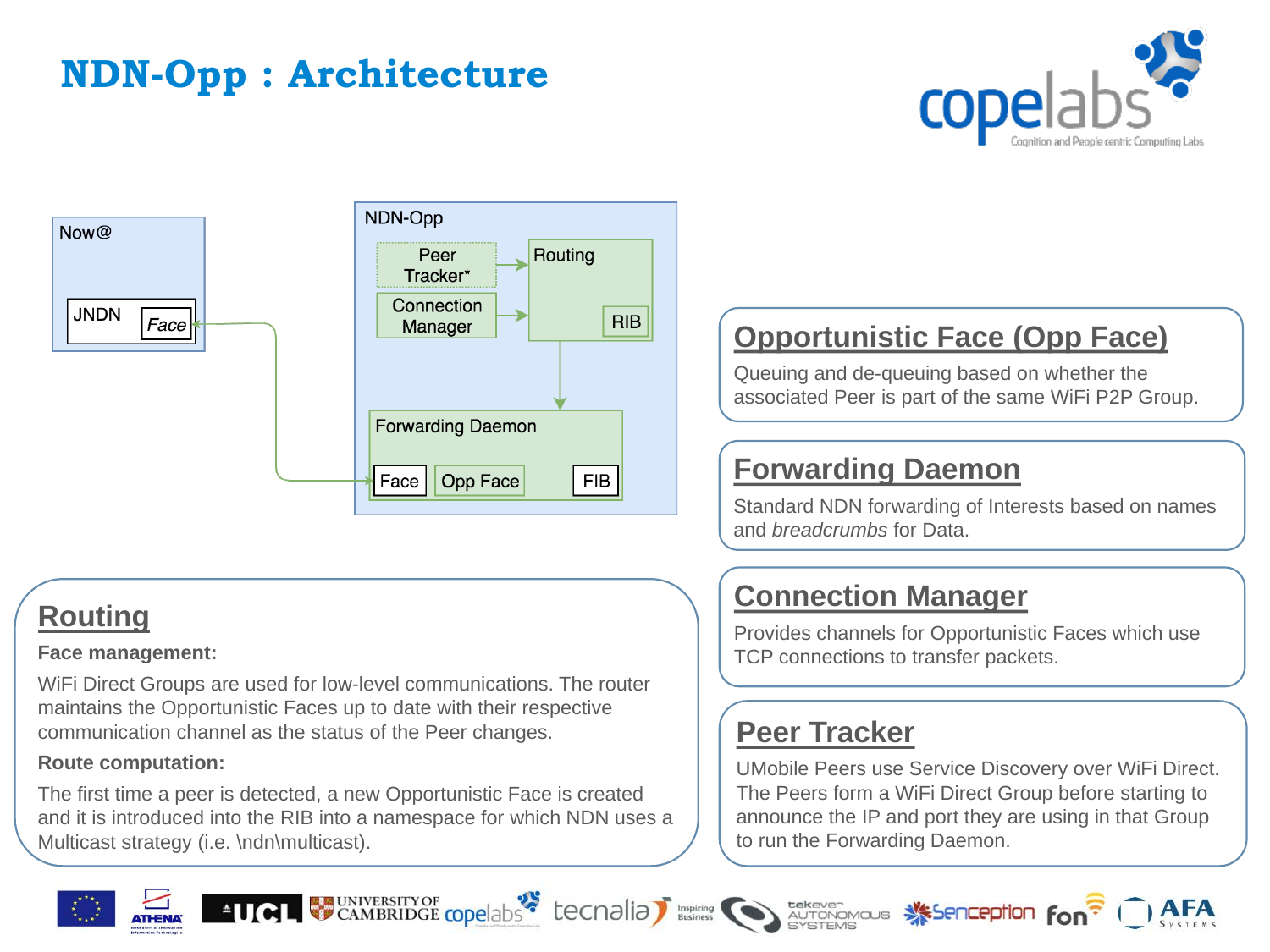# **Opportunistic Face**





Opportunistic Channel implemented in Android by means of TCP connections

Upon creation, added to RIB

/ndn/multicast

- Correspondence between UUID and "Channel"
- Forwarder of NDN unchanged
- Face queues pending packets<br>Entry Find Weaverstrop opelabs tecnalial strategy of the second strategy and the second fon<sup>?</sup>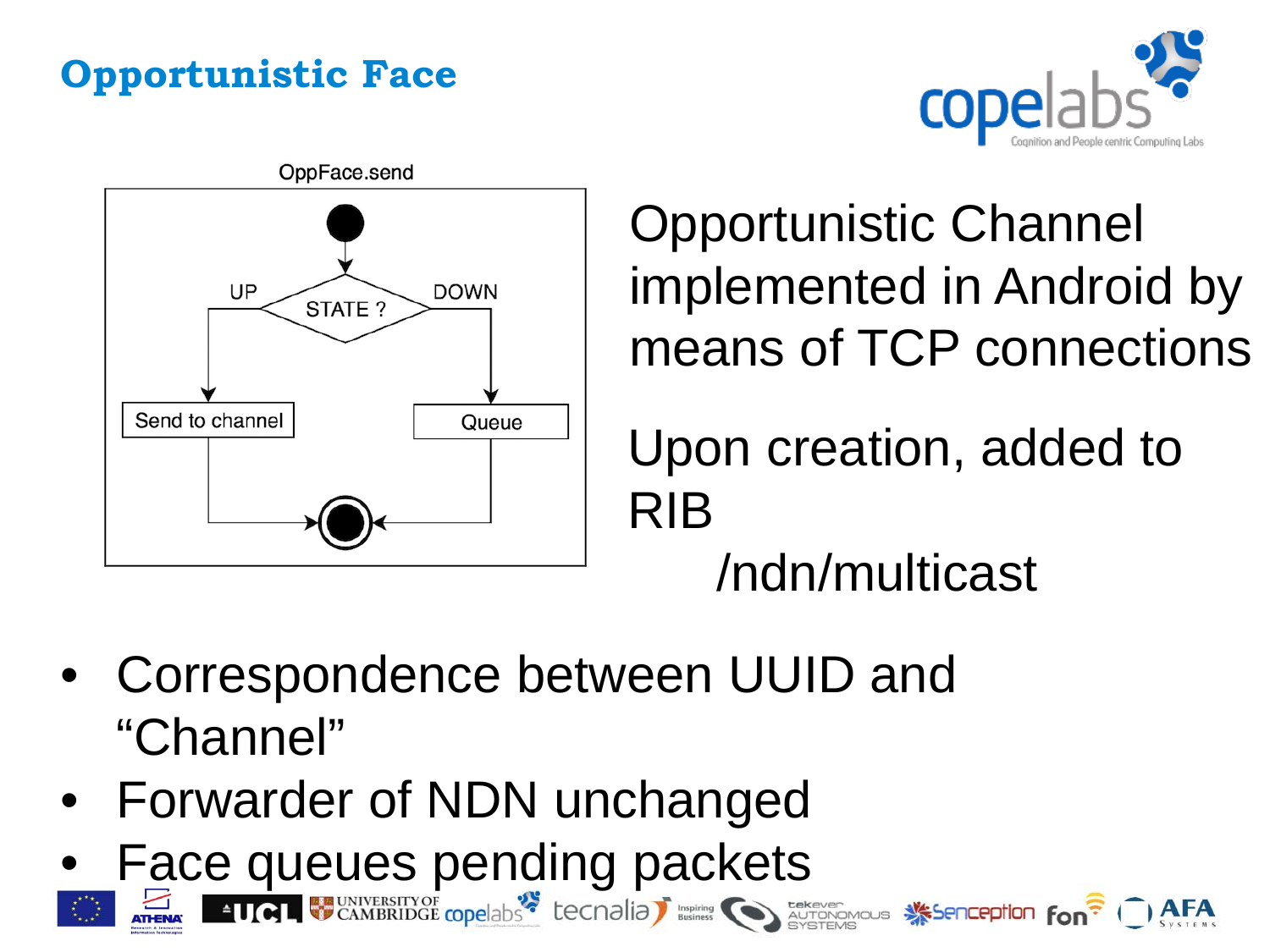## **Opp. Channel – WiFi P2P Service Discovery**





- Used to distinguish between peers and non-peers
- Device registers name & type
	- Name : <UUID>
	- Type : \_wifip2ptracker.\_tcp
- Information exchanged during *discovery* phase when device found

CAMBRIDGE copelabs tecnalia business to autonomous Secretion fon<sup>2</sup>

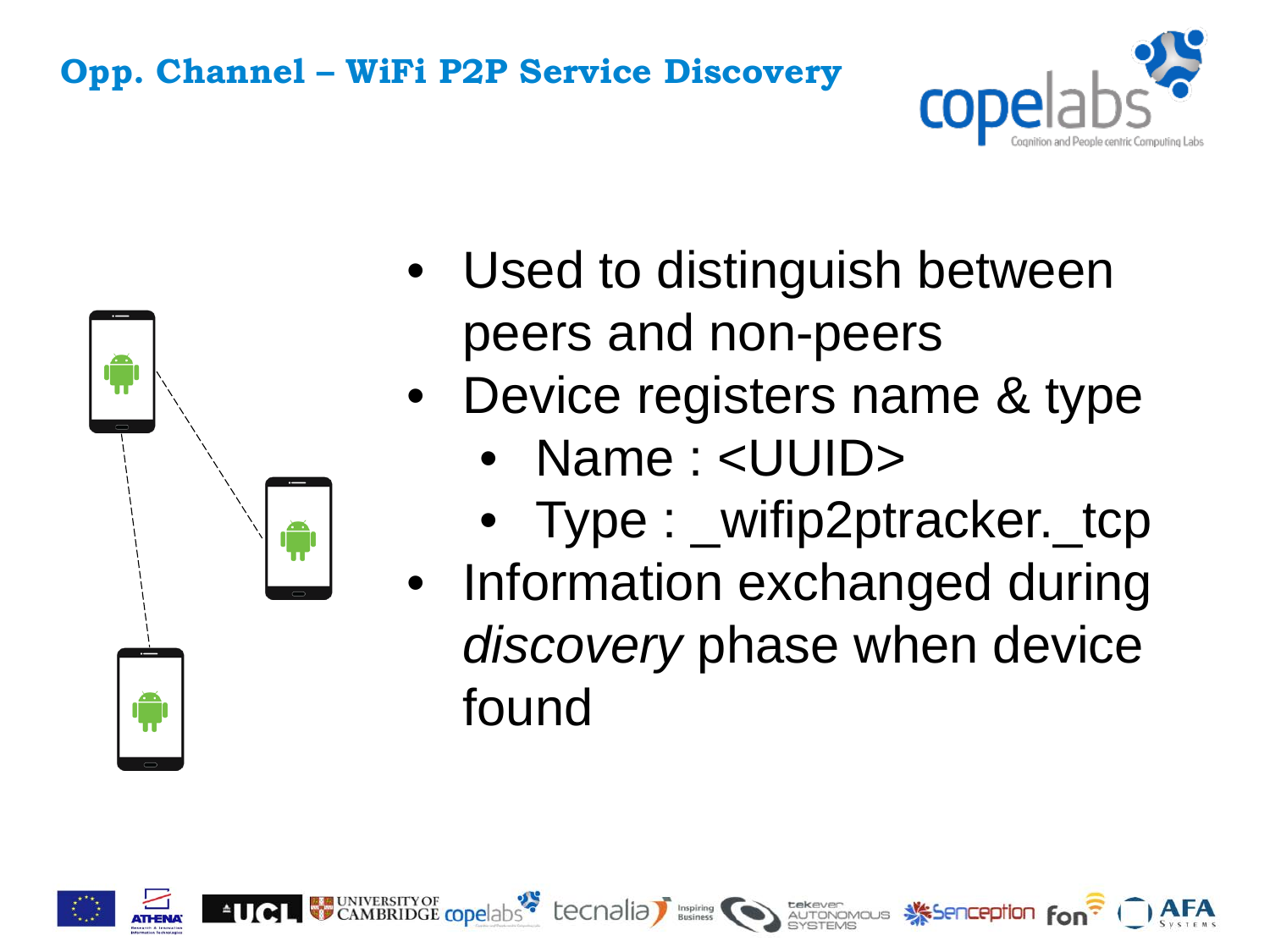## **Opp. Channel – WiFi P2P Group Formation**





**Suppose** 

 $A > B > C$ 

- One device must be Group Owner
- A device initiates Group
- Formation • Approach : GO should be o
	- device with highest UUID
		- Out of all devices, pick
			- GO if any
			- Non-client with highest UUID

• Initiate connection to it (unless it's myself)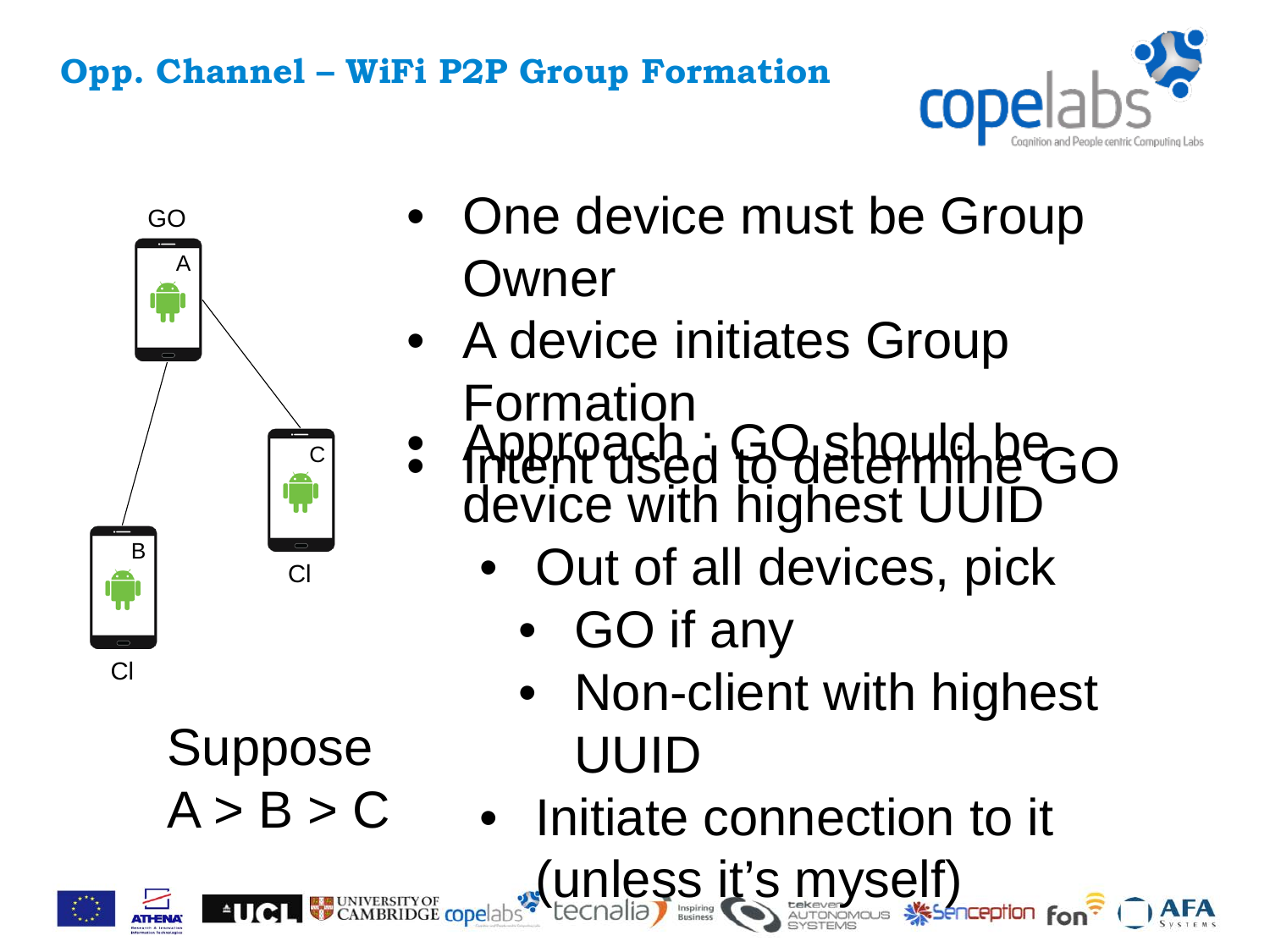## **Opp. Channel – Network Service Discovery**





- GO acts as a DHCP server
- Routing listens on socket (16363)
- Registers its service
	- Name: <UUID>
	- Type: \_nsdtracker. tcp
	- Host: <IPv4>
	- Port: 16363
- Advertise itself to others on this IP network

CAMBRIDGE copelabs tecnalia business to autonomous Secretion fon<sup>2</sup>